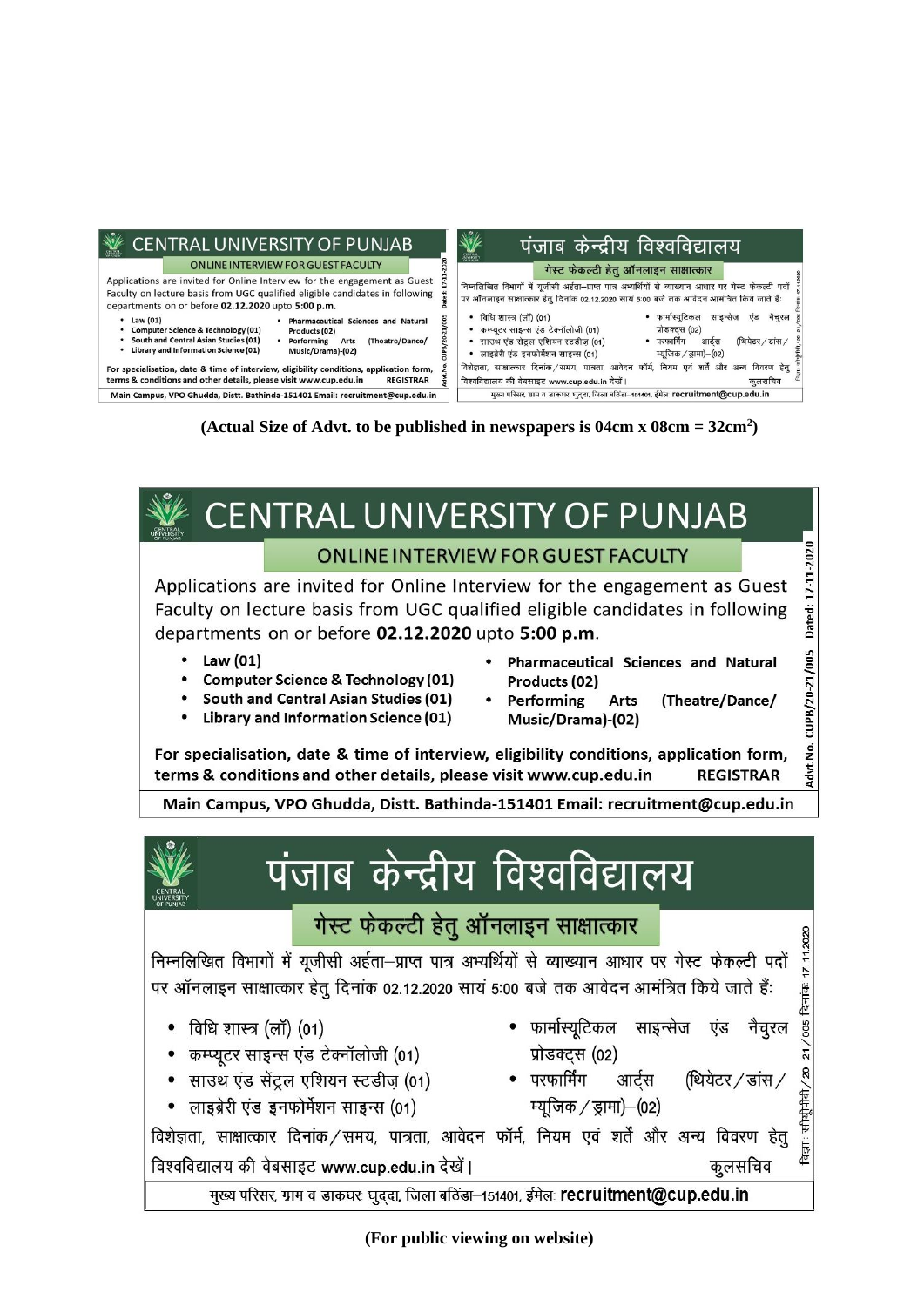

**Advertisement No. CUPB/20-21/005 Dated: 17.11.2020**

# **ONLINE INTERVIEW**

An **Online Interview** will be held for the post of **Guest Faculty** on lecture basis for one semester (i.e. upto dispersal of classes) or till the positions are filled up on regular basis, whichever is earlier in the following Departments:

| Sr.<br>No. | <b>Department/Discipline</b>                           | No. of<br>positions | <b>Specialisation</b>                                                                           | Date & Time of<br><b>Interview</b> |
|------------|--------------------------------------------------------|---------------------|-------------------------------------------------------------------------------------------------|------------------------------------|
| 1.         | Law                                                    | 01                  |                                                                                                 |                                    |
| 2.         | Computer Science &<br>Technology                       | 01                  |                                                                                                 |                                    |
| 3.         | South and Central Asian Studies                        | 01                  |                                                                                                 | 07.12.2020                         |
| 4.         | Library and Information Science                        | 01                  |                                                                                                 |                                    |
| 5          | Pharmaceutical Sciences and<br><b>Natural Products</b> | 02                  | <b>Pharmaceutical Chemistry</b><br>/ Medicinal Chemistry /<br>Pharmacognosy/Natural<br>Products | 10.30 a.m. onward                  |
| 6.         | Performing Arts                                        | 02                  | Theatre/Dance/<br>Music/Drama                                                                   |                                    |

**Note: Only shortlisted candidates will be invited for online interview on the date mentioned above.**

**Applicants are required to send (through email at: recruitment@cup.edu.in) one set of self-attested copies and along with duly filled/typed application form in prescribed format as available on university website www.cup.edu.in complete in all manners during the online interview. The application fee of Rs. 100/- (for candidates other than SC/ST/PWD/Women) should be deposited in university bank account (as given in advertisement) and send the proof of deposit along with application form etc. to [recruitment@cup.edu.in](mailto:recruitment@cup.edu.in) on before 02.12.2020 upto 5:00 p.m.**

**EMOLUMENTS:** Rs.1500 per lecture subject to maximum of Rs. 50,000/- pm.

## **ESSENTIAL QUALIFICATIONS FOR ALL POSITIONS:**

- 1. The qualification and experience required for teaching posts will be as per ["UGC REGULATIONS ON](https://www.ugc.ac.in/pdfnews/4033931_UGC-Regulation_min_Qualification_Jul2018.pdf)  [MINIMUM QUALIFICATIONS FOR APPOINTMENT OF TEACHERS AND OTHER ACADEMIC](https://www.ugc.ac.in/pdfnews/4033931_UGC-Regulation_min_Qualification_Jul2018.pdf)  [STAFF IN UNIVERSITIES AND COLLEGES AND MEASURES FOR THE MAINTENANCE OF](https://www.ugc.ac.in/pdfnews/4033931_UGC-Regulation_min_Qualification_Jul2018.pdf)  [STANDARDS IN HIGHER EDUCATION, 2018](https://www.ugc.ac.in/pdfnews/4033931_UGC-Regulation_min_Qualification_Jul2018.pdf) *and* its subsequent amendments. However, Ph.D. in relevant field is desirable.
- 2. For faculty positions of Department of Computer Science & Technology, minimum eligibility conditions will be as per AICTE 2019 regulations and its amendments from time to time
- 3. For faculty positions of Department of Pharmaceutical Sciences and Natural Products, minimum eligibility conditions will be as per Pharmacy Council of India (PCI) Regulations issued from time to time. Further, the candidate must be registered Pharmacist.

#### **IMPORTANT NOTE:**

- I. **Desirable qualifications for all subjects/departments/posts:** PhD+NET and publications in peer reviewed and high impact journals is desirable.
- II. Subjects for which NET or a similar tests accredited by the UGC are not conducted then, the tests conducted by prescribed regulatory bodies like ICAR, AICTE (GATE, GPAT) etc. will be required in place of UGC-CSIR-NET.
- Web Link for UGC Regulations 2018 and AICTE regulation 2019 and their subsequent amendments:

[https://www.ugc.ac.in/UGC\\_Regulations.aspx](https://www.ugc.ac.in/UGC_Regulations.aspx) <https://www.aicte-india.org/bureaus/administration/rules-regulations>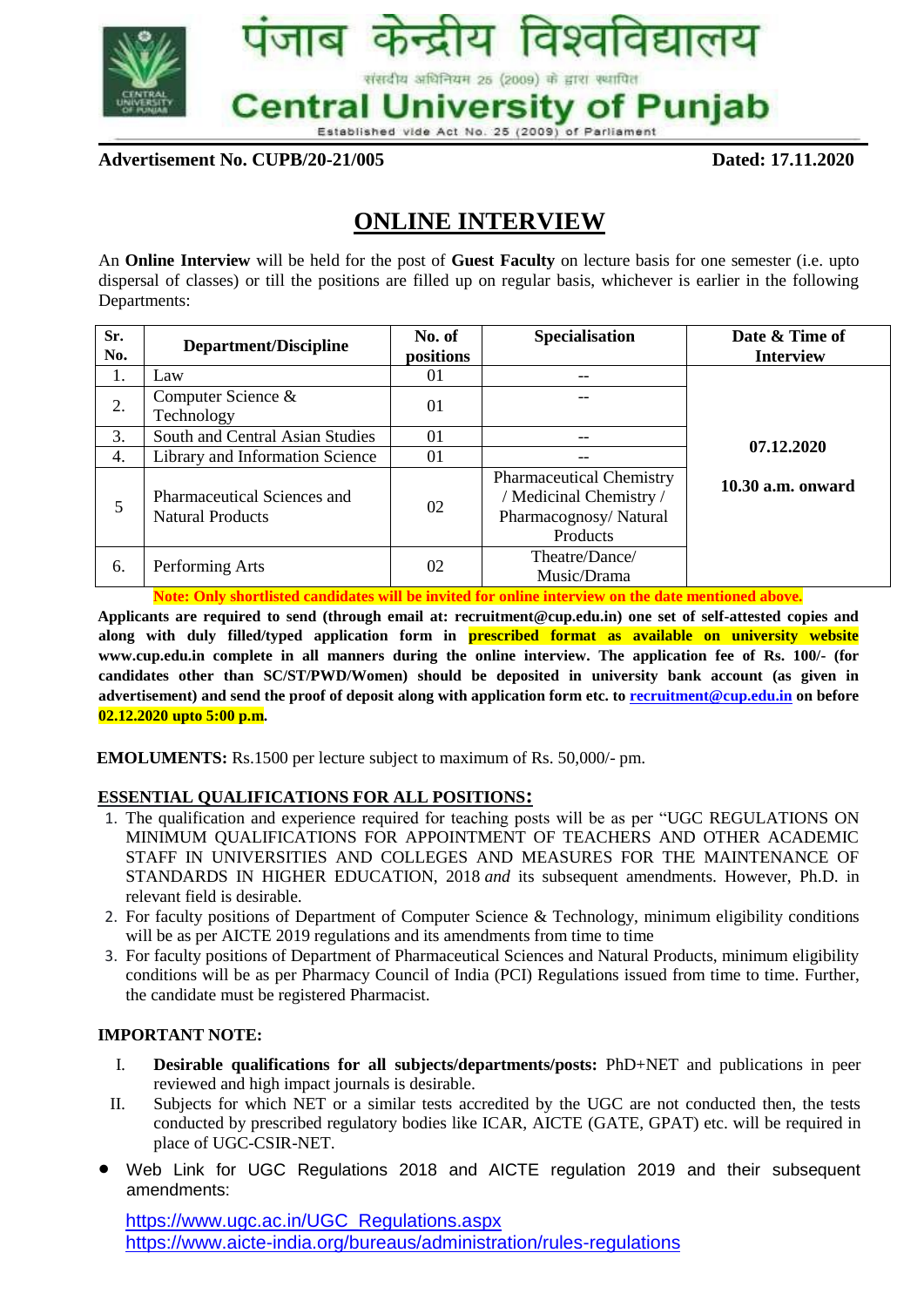

**Advertisement No. CUPB/20-21/005 Dated: 17.11.2020**

#### **GENERAL INSTRUCTIONS AND ESSENTIAL INFORMATION**

1. **Applicants are required to send (through email: recruitment@cup.edu.in) one set of self-attested copies and testimonials along with duly filled/typed application form in prescribed format as available on university website www.cup.edu.in complete in all manners during the online interview. The application fee of Rs. 100/- (for candidates other than SC/ST/PWD/Women) should be deposited in following account and send the proof of deposit along with application form etc. to [recruitment@cup.edu.in](mailto:recruitment@cup.edu.in) on before 02.12.2020 upto 5:00 p.m.:**

| <b>Bank Name</b>                              | <b>HDFC Bank Ltd.</b>                                           |  |
|-----------------------------------------------|-----------------------------------------------------------------|--|
| BRANCH NAME WITH COMPLETE ADDRESS             | 3027-B, Guru Kashi Marg, Near<br>Bus Stand, Bathinda-151001(PB) |  |
| <b>TELEPHONE NUMBER</b>                       | 98153-31111                                                     |  |
| WHETHER THE BRANCH IS COMPUTERISED            | <b>YES</b>                                                      |  |
| <b>IFSC CODE OF THE BRANCH</b>                | <b>HDFC0000187</b>                                              |  |
| MICR CODE OF THE BRANCH                       | 151240002                                                       |  |
| IS THE BRANCH ALSO NEFT ENABLED               | <b>YES</b>                                                      |  |
| TYPE OF BANK ACCOUNT (SB/CURRENT/CASH/CREDIT) | <b>SB</b>                                                       |  |
| COMPLETE BANK ACCOUNT NUMBER (LATEST)         | 50100058592507                                                  |  |

- 2. Due to present COVID-19 pandemic, the Interview will be conducted online. Therefore, every candidate should have required online facility to attend the interview online. The link (google meet) for the interview will be provided once your application is received and verified by the University. It will be the sole responsibility of candidate to get ready with proper internet connection, speaker, microphone etc. The University will not be responsible for poor internet connectivity or any other problem during online interview at the candidate's end.
- 3. Any type of corrigendum/addendum/amendments/notice/updation etc. related to this advertisement shall be uploaded on University websites www.cup.edu.in only. Further, the university will not send any further information/call letters by post/newspapers. CUPB will not be responsible for invalid/wrong email ID and Mobile No. mentioned by the candidates. Therefore, it is the responsibility of the candidate to regularly check CUPB websites: www.cup.edu.in for updates.
- 4. In case of any inadvertent mistake in the process of selection, which may be detected at any stage even after issuing an offer letter, the University reserves the right to modify/withdraw/cancel any communication made to the applicant.
- 5. Separate application (along with separate application fee) should be filled/deposited for each post applied for.
- 6. The University may/may not draw reserve panel(s) against possible vacancies in future.
- 7. Applicants are required to show the original documents at the time of joining.
- 8. Duties timing may be staggered and as decided by the university.
- 9. The university reserves the right to withdraw this advertisement or increase/decrease the number of post at any time without assigning any reason.